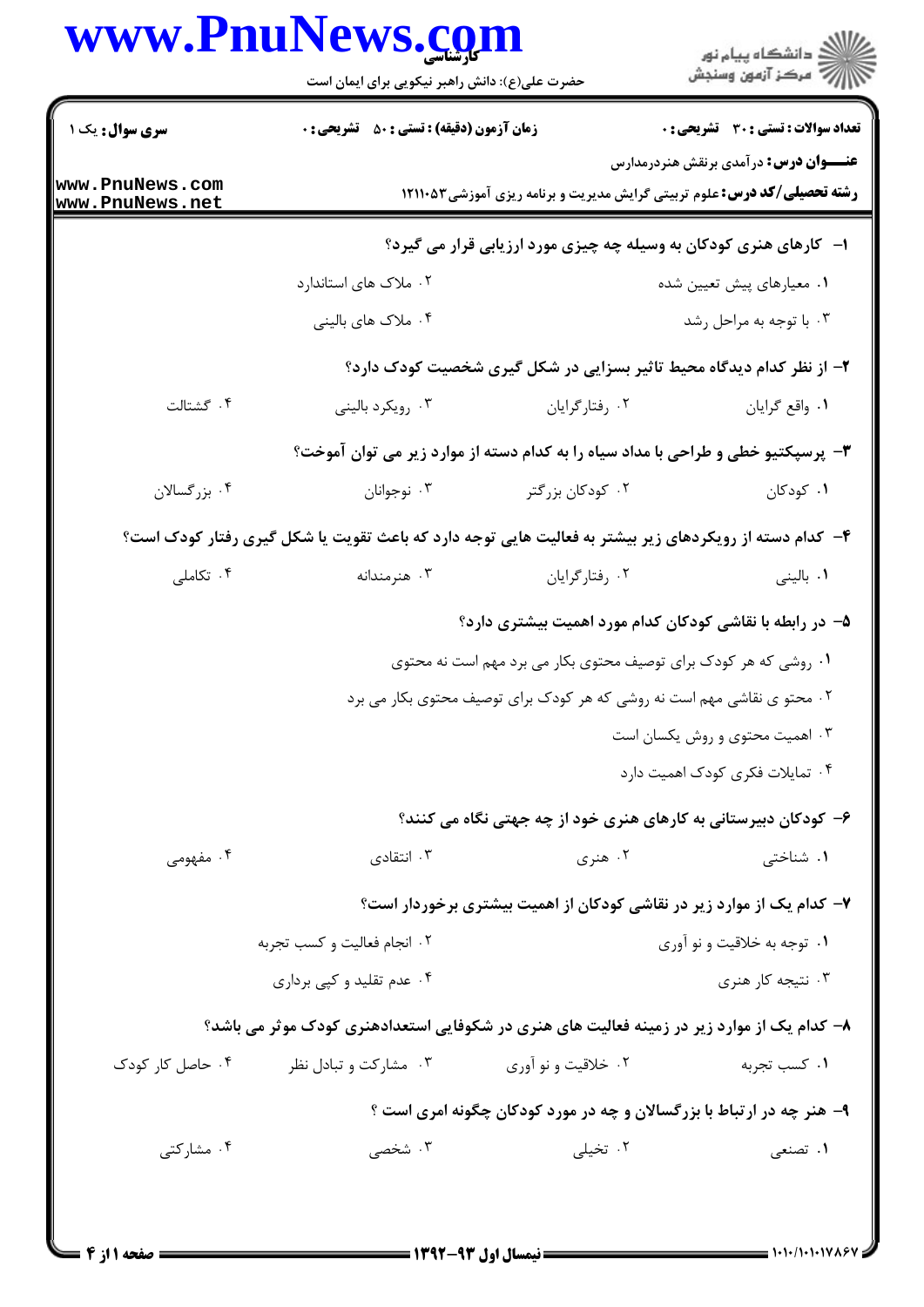#### www.PnuNews.com .<br>گ دانشگاه پیام نور ے<br>37 مرکز آزمون وسنڊش حضرت علی(ع): دانش راهبر نیکویی برای ایمان است **تعداد سوالات : تستي : 30 ٪ تشريحي : 0 سری سوال : ۱ یک زمان آزمون (دقیقه) : تستی : 50 ٪ تشریحی : 0 عنـــوان درس:** درآمدي برنقش هنردرمدارس www.PnuNews.com

۱۰– از روش های نامناسبی که می تواند عاملی باز دارنده در رسیدن به اهداف مورد نظر در نقاشی کودک باشد کدام است؟ ٠٢ استفاده از نمايش خلاق براى رفع تنش هاى كودك ۰۱ دادن کتابچه های نقاشی به کودک جهت رنگ آمیزی ۰۴ استفاده از مقوا و کاردستی با موضوعاتی متنوع ۰۳ بازی با خمیر و توجه به ابتکار و نوآوری کودکان 1۱– اگر کودکان قسمت هایی را در نقاشی حذف کنند چه برخوردی را باید با آنان داشت؟ ۰۲ نباید به کودک ایراد گرفت ٠١. اشكالات آنها ٫ا تصحيح كرد ۰۴ باید به کودک خرده گرفت ۰۳ به نتایج کارشان توجه کنیم

۱۲- از عوامل ایجاد انگیزه در کودکان جهت انجام فعالیت هنری کدام مورد زیر است؟

**رشته تحصیلی/کد درس:** علوم تربیتی گرایش مدیریت و برنامه ریزی آموزشی1۲۱۱۰۵۳

| ۰۲ استفاده از الگو و مدل برای نقاشی | ۰۱ آموزش تكنيك هاى مختلف نقاشى |
|-------------------------------------|--------------------------------|
| ۰۴ ارتباط نقاشي هايشان با واقعيت    | ۰۳ پرسش در مورد نقاشی هایشان   |

#### ۱۳- تحسین و تشویق در کودکانی که به درستی به کار رود چه اثری خواهد داشت؟

| ۰۲ بیان آزادانه احساسات | ۰۱ اجتماعی کردن کودک |
|-------------------------|----------------------|
| ۰۴ درک بهتر مطالب       | ۰۳ پرورش ابتکار کودک |

#### ۱۴– از عواملی که باعث خستگی بیش از حد کودکان در فعالیت های هنری می شود چیست؟

۰۲ وسایل نقاشی ۰۴ احساس نا امنی ۰۳ عدم پشتکار ١. نداشتن علاقه

#### 15- در صورتی که موضوع نقاشی کودک قابل تشخیص نباشد، چه باید کرد؟

۰۱ از خود کودک در مورد آن سؤال کنیم ۰۲ پیرامون خصایص فیزیکی نقاشی صحبت کنیم ۰۴ نقاشی را با واقعیت ارتباط دهیم ۰۳ از الگو و مدل استفاده می کنیم

### ۱۶- میزان رشد عاطفی کودک به کدام عامل بستگی دارد؟

- ۰۱ رشد حسی و جسمی کودک برای نقاشی
	- ۰۲ , شد فیزیکی و علایق کودک
	- ۰۳ تسلط و تمرکز براعضای بدن
- ۰۴ میزان شناخت کودک از خود و بکارگیری آن در نقاشی هایش

### ۱۷- تکرار طرح های یکنواخت در نقاشی کودک نشانه ی چیست؟

۰۲ عدم انعطاف و انطباق کودک ۰۱ تکرار خاطرات خوشایندکودک ۰۴ کم حوصلگی و عدم سازگاری ۰۳ پناه بردن به دنیای آشناتر

www.PnuNews.net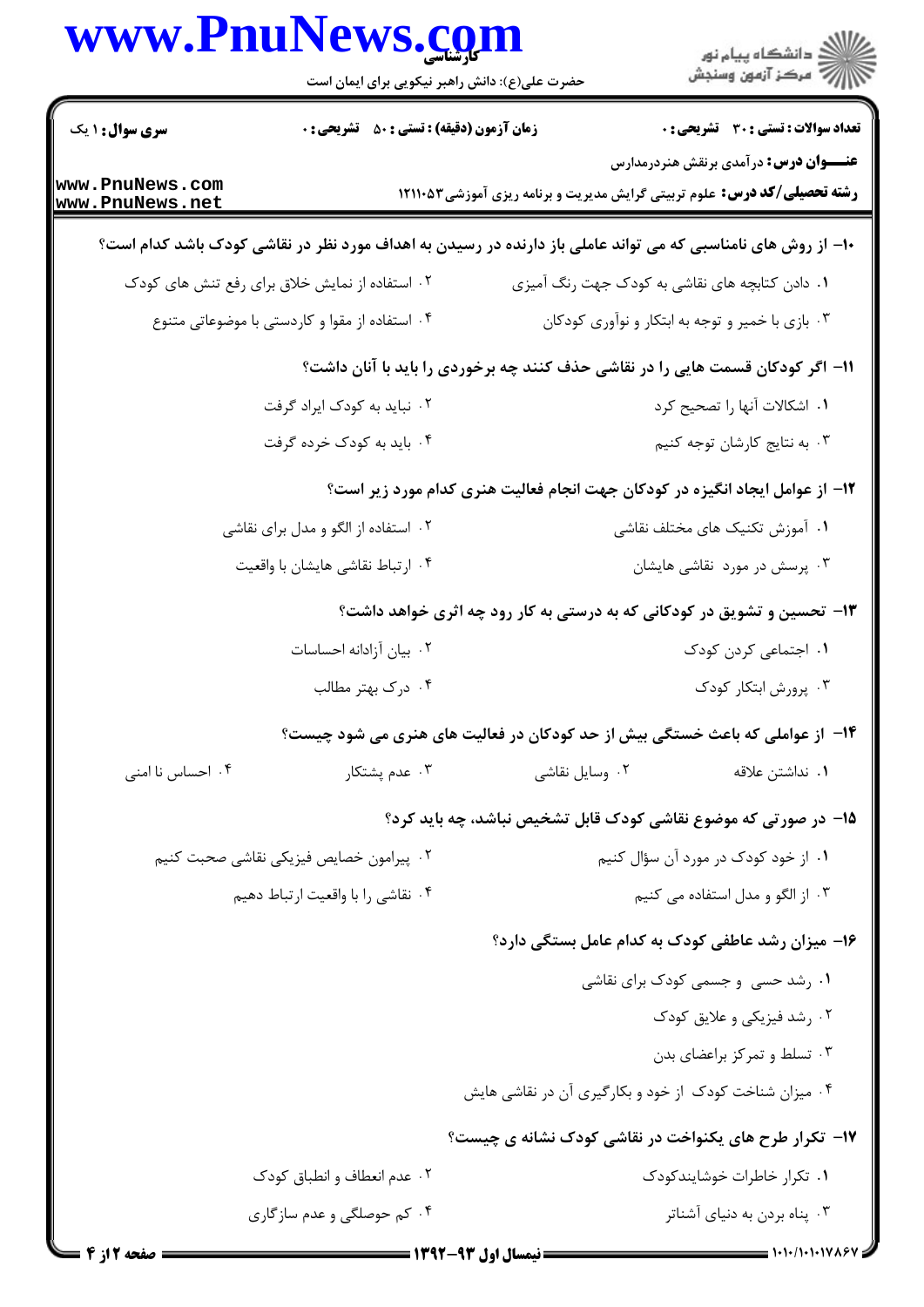## www.PnuNews.com

|                                    | www.PnuNews.com<br>حضرت علی(ع): دانش راهبر نیکویی برای ایمان است |                                                                                    | ڪ دانشڪاه پيام نور<br>/7 مرڪز آزمون وسنڊش                                                                                        |  |
|------------------------------------|------------------------------------------------------------------|------------------------------------------------------------------------------------|----------------------------------------------------------------------------------------------------------------------------------|--|
| <b>سری سوال : ۱ یک</b>             | <b>زمان آزمون (دقیقه) : تستی : 50 ٪ تشریحی : 0</b>               |                                                                                    | <b>تعداد سوالات : تستی : 30 ٪ تشریحی : 0</b>                                                                                     |  |
| www.PnuNews.com<br>www.PnuNews.net |                                                                  |                                                                                    | <b>عنـــوان درس:</b> در آمدی برنقش هنردرمدارس<br><b>رشته تحصیلی/کد درس:</b> علوم تربیتی گرایش مدیریت و برنامه ریزی آموزشی7۱۱۱۰۵۳ |  |
|                                    |                                                                  |                                                                                    | ۱۸– در مراحل اولیه رشد، نقاشی کودکان به چه صورت است؟                                                                             |  |
| ۰۴ ذهنبي                           | ۰۳ نمادی                                                         | ۰۲ فردی                                                                            | ۰۱ عینی                                                                                                                          |  |
|                                    |                                                                  | ۱۹- معیار تشخیص ارزش زیبایی شناختی هر اثر هنری چیست؟                               |                                                                                                                                  |  |
|                                    | ۰۲ باید معیارهای استاندارد انتخاب نمود                           |                                                                                    | ۰۱ به احساس و عقیده فردی بستگی دارد                                                                                              |  |
|                                    | ۰۴ به میزان لذت از نقاشی بستگی دارد                              |                                                                                    | ۰۳ بسته به ذوق و خلاقیت فرد دارد                                                                                                 |  |
|                                    |                                                                  |                                                                                    | ۲۰- استفاده بیشتر از رنگ سیاه در نقاشی کودک نشانه چیست؟                                                                          |  |
| ۰۴ تخیلات منفی                     | ۰۳ بیان احساسات                                                  | ۰۲ تمرکز به خود                                                                    | ۰۱ کمبود عاطفی                                                                                                                   |  |
|                                    |                                                                  | <b>۲۱</b> - در کدام سنین شکل اشیاء برای کودکان اهمیت بیشتری نسبت به رنگ آنها دارد؟ |                                                                                                                                  |  |
| ۰۴ تا ۱۰ سالگی                     | ۰۳ تا ۷ سالگی                                                    | ۰۲ ۵ تا ۱۴ سالگی                                                                   | ۰۱ ۸ تا ۱۲ سالگی                                                                                                                 |  |
|                                    |                                                                  |                                                                                    | <b>۲۲- استفاده از خطوط به جای رنگ و رنگ آمیزی از ویژگی های کدام مرحله است؟</b>                                                   |  |
| ۰۴ طراحی                           | ۰۳ واقع نگري                                                     | ۰۲ طرح ریزی                                                                        | ٠١. پيش طرح ريزي                                                                                                                 |  |
|                                    |                                                                  |                                                                                    | ۲۳- در کدام دوران از خط زمین برای نشان دادن حرکت استفاده می شده است؟                                                             |  |
| ۰۴ معاصر                           | ۰۳ وسطی                                                          | ۰۲ باستان                                                                          | ۰۱ رنسانس                                                                                                                        |  |
|                                    |                                                                  |                                                                                    | ۲۴- در کدام یک از گزینه های زیر افراد، گروه ها و موقعیت های مختلف به زبان طنز و اغراق توصیف می شوند؟                             |  |
| ۰۴ نقاشی با گواش                   | ۰۳ نقاشی ساده و قلمی                                             | ۰۲ نقاشی با مداد شمعی                                                              | ۰۱ نقاشی با قلم مو                                                                                                               |  |
|                                    |                                                                  |                                                                                    | ۲۵– در ارزش گزارشی نقاشی به چه نکاتی توجه می شود؟                                                                                |  |
|                                    |                                                                  |                                                                                    | ۰۱ آمال، آرزوهای سرکوفته،عقده ها و جنبه های غیرطبیعی                                                                             |  |
|                                    |                                                                  |                                                                                    | ۰۲ ارتباط مستقیم با نحوه ترسیم و تجسم کودک                                                                                       |  |
|                                    |                                                                  | ۰۳ انتخاب موضوع و اشیاء کشیده شده و علائق و رغبت های کودک                          |                                                                                                                                  |  |
|                                    |                                                                  | ۰۴ رنگها، عرضه كردن سطح سفيد كاغذ و ايده آل ها و فضا سازي                          |                                                                                                                                  |  |
|                                    |                                                                  |                                                                                    | ۲۶– از دید کاندینسکی قسمت های بالای صفحه مبین چیست؟                                                                              |  |
| ۰۴ آرامش و آزادي                   | ۰۳ غم و اندوه                                                    | ۰۲ حاشیه و قالب                                                                    | ۰۱ فشار و سنگینی                                                                                                                 |  |
|                                    |                                                                  |                                                                                    | ۲۷– در آثار پیکاسو از کدام رنگ بیشتر از همه استفاده شده است؟                                                                     |  |
| ۰۴ سیاه                            | ۰۳ آبی                                                           | ۰۲ سبز                                                                             | ۰۱ قرمز                                                                                                                          |  |